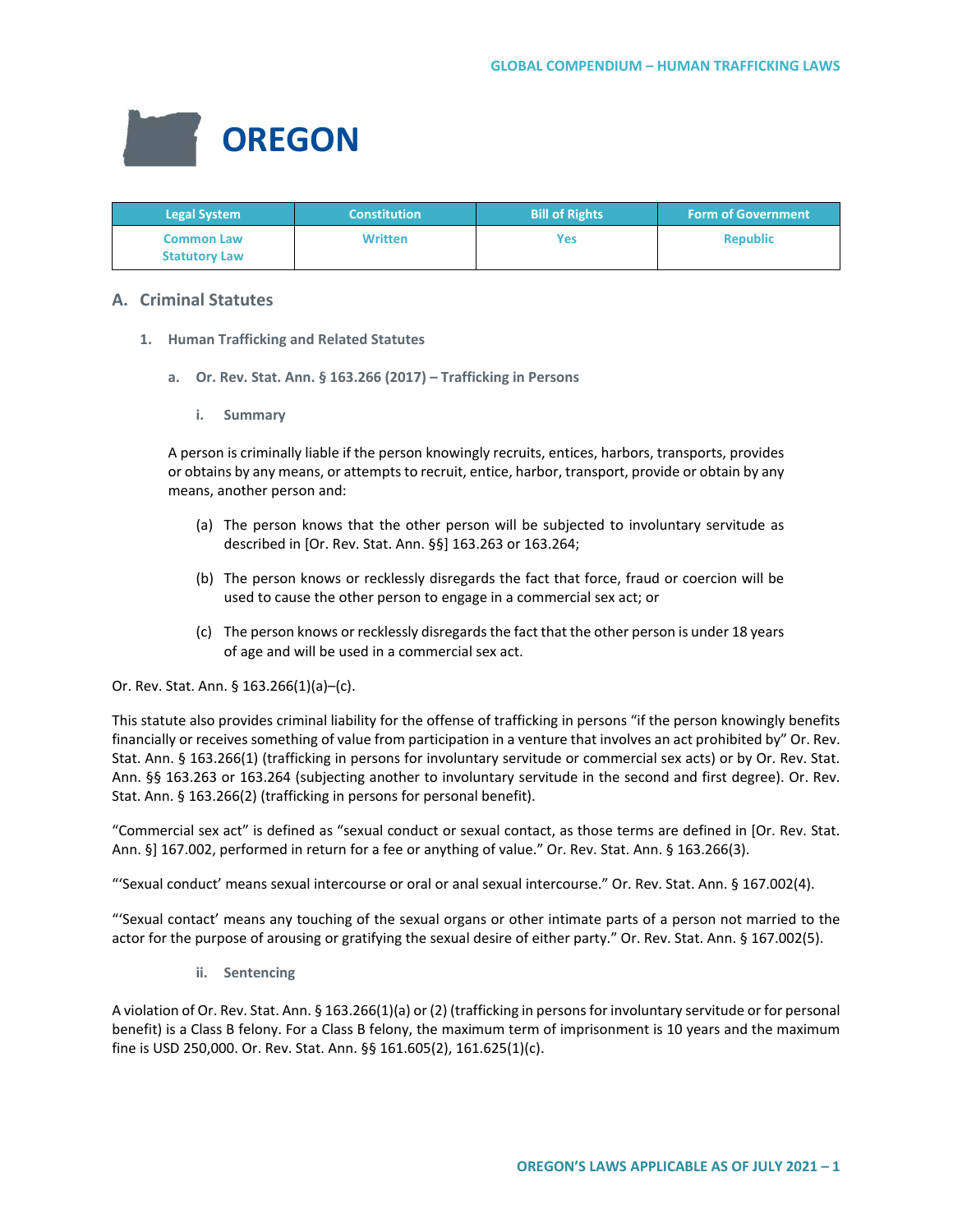A violation of Or. Rev. Stat. Ann. § 163.266(1)(b) or (1)(c) (trafficking in persons for commercial sex acts) is a Class A felony. Or. Rev. Stat. Ann. § 163.266(5). For a Class A felony, the maximum term of imprisonment is 20 years or a fine of up to USD 375,000. Or. Rev. Stat. Ann. §§ 161.605(1), 161.625(1)(b).

**iii. Statute of Limitations**

A prosecution for trafficking in persons must be commenced within three years after the commission of the offense. Or. Rev. Stat. Ann. § 131.125(8)(a).

- **b. Or. Rev. Stat. Ann. § 163.263 (2007) – Subjecting Another Person to Involuntary Servitude in the Second Degree**
	- **i. Summary**

A person commits the crime of subjecting another person to involuntary servitude in the second degree if the person knowingly and without lawful authority forces or attempts to force the other person to engage in services by:

- (a) Abusing or threatening to abuse the law or legal process;
- (b) Destroying, concealing, removing, confiscating or possessing an actual or purported passport or immigration document or another actual or purported government identification of a person;
- (c) Threatening to report a person to a government agency for the purpose of arrest or deportation;
- (d) Threatening to collect an unlawful debt; or
- (e) Instilling in the other person a fear that the actor will withhold from the other person the necessities of life, including but not limited to lodging, food and clothing.

Or. Rev. Stat. Ann. § 163.263(1).

**ii. Sentencing**

"Subjecting another person to involuntary servitude in the second degree is a Class C felony." Or. Rev. Stat. Ann. § 163.263(2). For a Class C felony, the maximum term of imprisonment is five years and the maximum fine is USD 125,000. Or. Rev. Stat. Ann. §§ 161.605(3), 161.625(1)(d).

**iii. Statute of Limitations**

A prosecution for subjecting another person to involuntary servitude in the second degree must be commenced within three years of the commission of the offense. Or. Rev. Stat. Ann. § 131.125(8).

- **c. Or. Rev. Stat. Ann. § 163.264 (2007) – Subjecting Another Person to Involuntary Servitude in the First Degree**
	- **i. Summary**

A person commits the crime of subjecting another person to involuntary servitude in the first degree if the person knowingly and without lawful authority forces or attempts to force the other person to engage in services by:

(a) Causing or threatening to cause the death of or serious physical injury to a person; or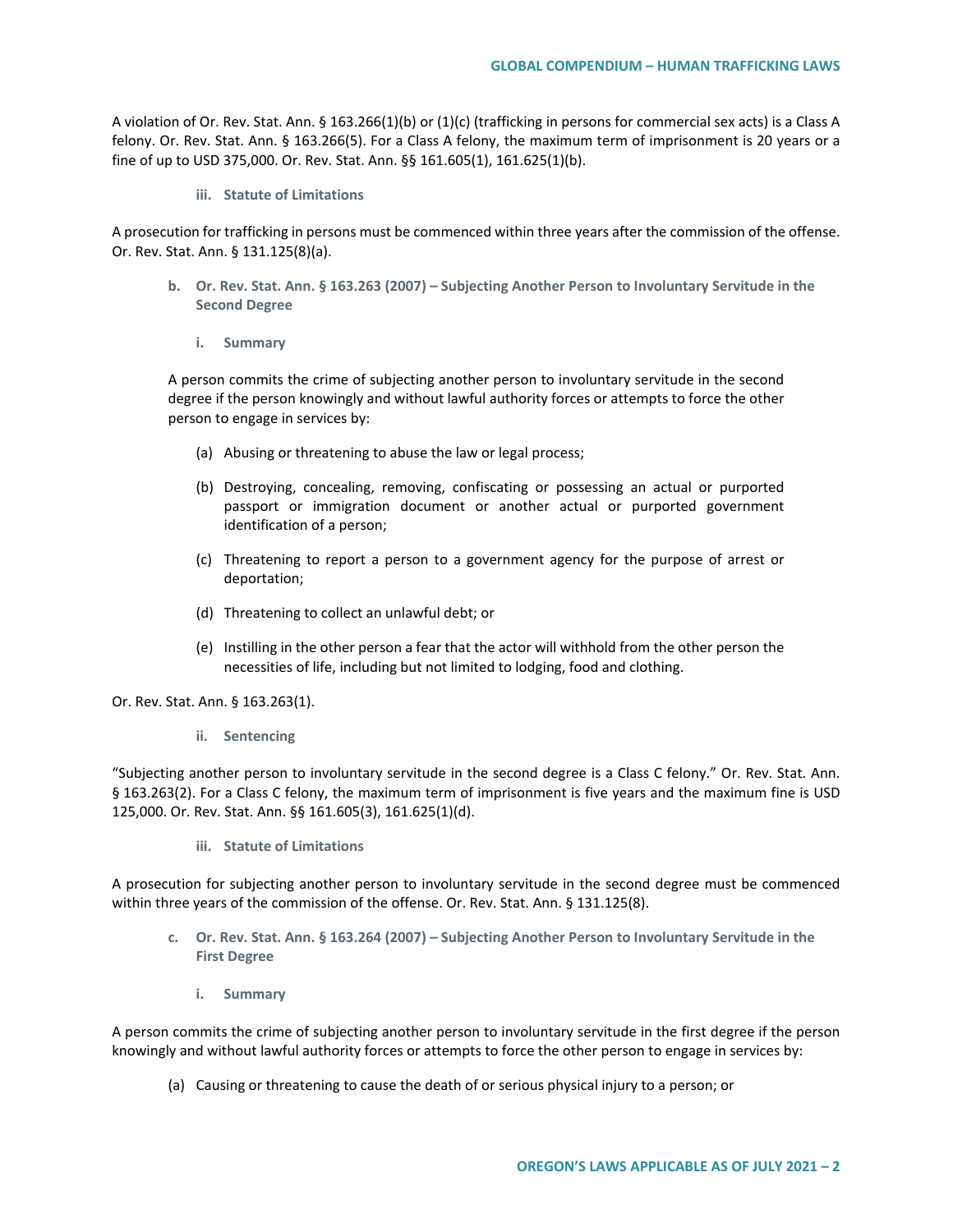(b) Physically restraining or threatening to physically restrain a person.

Or. Rev. Stat. Ann. § 162.264(1).

**ii. Sentencing**

"Subjecting another person to involuntary servitude in the first degree is a Class B felony." Or. Rev. Stat. Ann. § 163.264(2). For a Class B felony, the maximum term of imprisonment is 10 years and the maximum fine is USD 250,000. Or. Rev. Stat. Ann. §§ 161.605(2), 161.625(1)(c).

**iii. Statute of Limitations**

A prosecution for subjecting another person to involuntary servitude in the first degree must be commenced within three years of the commission of the offense. Or. Rev. Stat. Ann. § 131.125(8).

**d. Or. Rev. Stat. Ann. §§ 131.550 (2010) – Forfeiture**

Property subject to criminal forfeiture includes property used or intended to be used to commit or facilitate trafficking in persons or for subjecting another person to involuntary servitude in the first and second degree, including proceeds of such conduct. Or. Rev. Stat. Ann. §§ 131.558, 131.602(144–46).

**e. Or. Rev. Stat. Ann. § 167.007 (2018) – Affirmative Defense**

It is an affirmative defense to prosecution under the prostitution statutes that the defendant, at the time of the alleged offense, was a victim of the crime of trafficking in persons. Or. Rev. Stat. Ann. § 167.007(3).

**f. Or. Rev. Stat. Ann. § 163.269 (2007) – Duress**

A person who is the victim of a crime described in Or. Rev. Stat. Ann. §§ 163.263 (involuntary servitude in the second degree), 163.264 (involuntary servitude in the first degree), or 163.266 (trafficking in persons) may assert the defense of duress, as described in Or. Rev. Stat. Ann. § 161.270, if the person is prosecuted for conduct that constitutes services under Or. Rev. Stat. Ann. § 163.261 that the person was caused to provide. Or. Rev. Stat. Ann. § 163.269.

"Duress" is defined as the "commission of acts which would otherwise constitute an offense, other than murder, … because the actor was coerced to do so by the use or threatened use of unlawful physical force upon the actor or a third person, which force or threatened force was of such nature or degree to overcome earnest resistance." Or. Rev. Stat. Ann. § 161.270(1).

"Services" is defined as "activities performed by one person under the supervision or for the benefit of another person." Or. Rev. Stat. Ann. § 163.261.

**g. Or. Rev. Stat. Ann. § 137.221 (2018) – Vacation of Prostitution Conviction** 

A court may vacate a judgment of conviction for prostitution under Or. Rev. Stat. Ann. § 167.007 (or for violating a municipal prohibition against prostitution) if the court determines after a hearing that the person was a victim of sex trafficking at or around the time of the conduct that gave rise to the prostitution conviction. Or. Rev. Stat. Ann. § 137.221(1)–(3). A person may request to vacate a judgment of conviction for prostitution by filing a motion in the county of conviction, at least 21 days after the judgment of conviction is entered, with a copy served on the district attorney. Or. Rev. Stat. Ann. § 137.221(2). At a hearing on the motion, the person has the burden of proof, by clear and convincing evidence, and may present evidence that they were a victim of sex trafficking. Or. Rev. Stat. Ann. § 137.221(3), (4).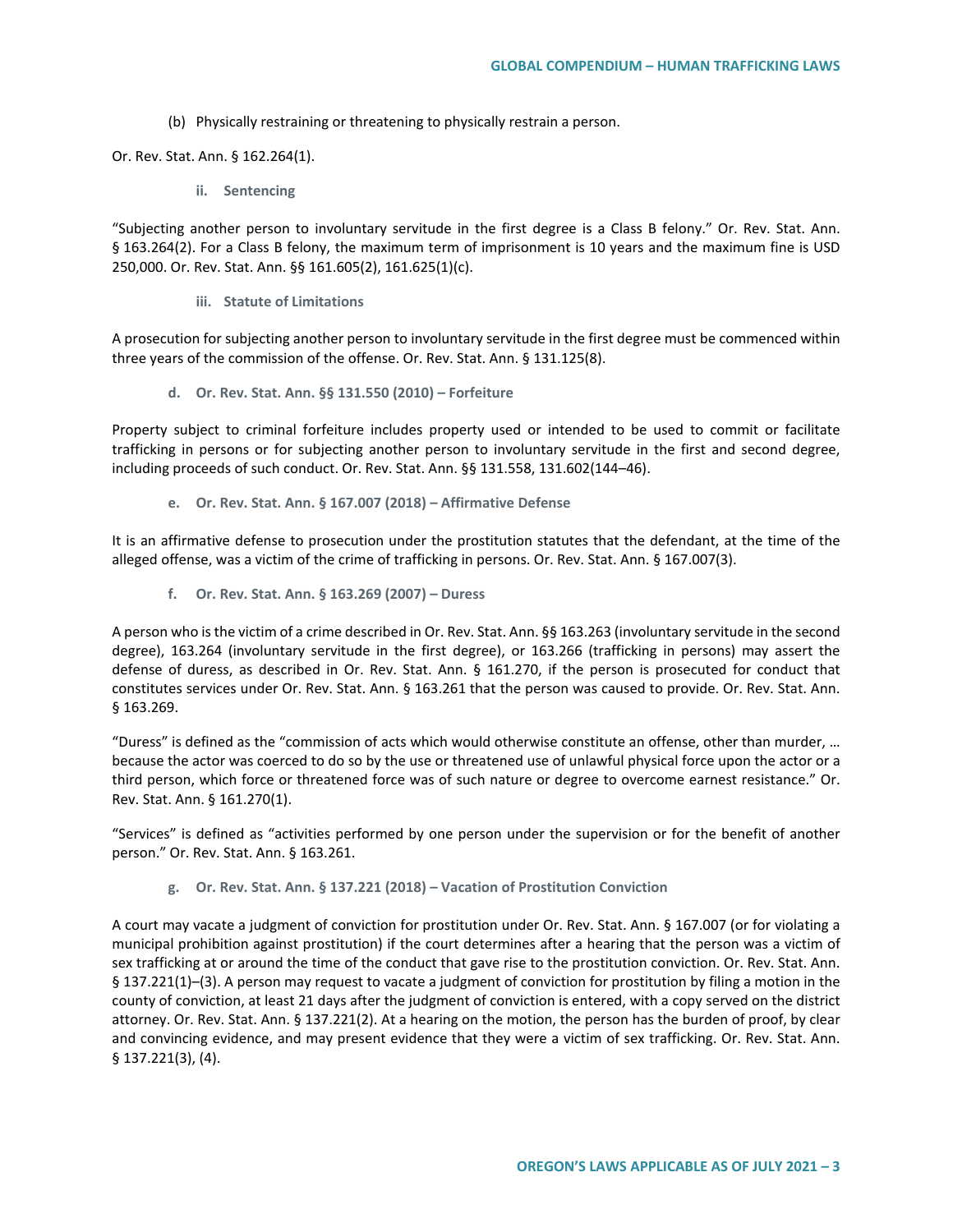**h. Or. Rev. Stat. Ann. § 40.210 (2020) –Victim's Past Sexual Behavior or Manner of Dress Inadmissible**

Notwithstanding any other provision of law, in a prosecution for trafficking in persons to engage in a commercial sex act, two types of evidence are not admissible:

- (a) Reputation or opinion evidence of the past sexual behavior of an alleged victim or corroborating witness; or
- (b) Reputation or opinion evidence presented for the purpose of showing that the manner of dress of an alleged victim incited the crime … or indicated consent to the sexual acts that are alleged.

Or. Rev. Stat. Ann. § 40.210(1).

**i. Or. Rev. Stat. Ann. § 166.715 (2019) – Racketeering**

Trafficking in persons, involuntary servitude in the first degree, and involuntary servitude in the second degree are predicate offenses under Oregon's racketeering statute. Or. Rev. Stat. Ann. § 166.715(6)(a)(DDD).

**2. Online Child Sexual Exploitation and Child Pornography Offenses**

Or. Rev. Stat. Ann. § 163.432 – Online Sexual Corruption of a Child in the Second Degree

Or. Rev. Stat. Ann. § 163.433 – Online Sexual Corruption of a Child in the First Degree

Or. Rev. Stat. Ann. § 163.413 – Purchasing Sex with a Minor

Or. Rev. Stat. Ann. § 163.665 – Definitions for Child Abuse, Sexually Explicit Conduct, Visual Depiction, and Visual Recording

Or. Rev. Stat. Ann. § 163.670 – Using Child in Display of Sexually Explicit Conduct

Or. Rev. Stat. Ann. § 163.676 – Exemption to Prosecution Under Or. Rev. Stat. Ann. 163.684

Or. Rev. Stat. Ann. § 163.684 – Encouraging Child Sexual Abuse in the First Degree

Or. Rev. Stat. Ann. § 163.686 – Encouraging Child Sexual Abuse in the Second Degree

Or. Rev. Stat. Ann. § 163.687 – Encouraging Child Sexual Abuse in the Third Degree

Or. Rev. Stat. Ann. § 163.688 – Possession of Materials Depicting Sexually Explicit Conduct of a Child in the First Degree

Or. Rev. Stat. Ann. § 163.689 – Possession of Materials Depicting Sexually Explicit Conduct of a Child in the Second Degree

Or. Rev. Stat. Ann. § 163.690 – Defense; Lack of Knowledge of Age of Child

Or. Rev. Stat. Ann. § 163.693 – Failure to Report Child Pornography

Or. Rev. Stat. Ann. § 167.057 – Luring a Minor

**3. Or. Rev. Stat. Ann. §§ 163A** *et seq***. – Sex Offender Registry**

All persons convicted of a sex crime or found guilty (except for insanity) of a sex crime are required to register and report as a sex offender. Or. Rev. Stat. Ann. § 163A.010. A "sex offender" is defined as a person who: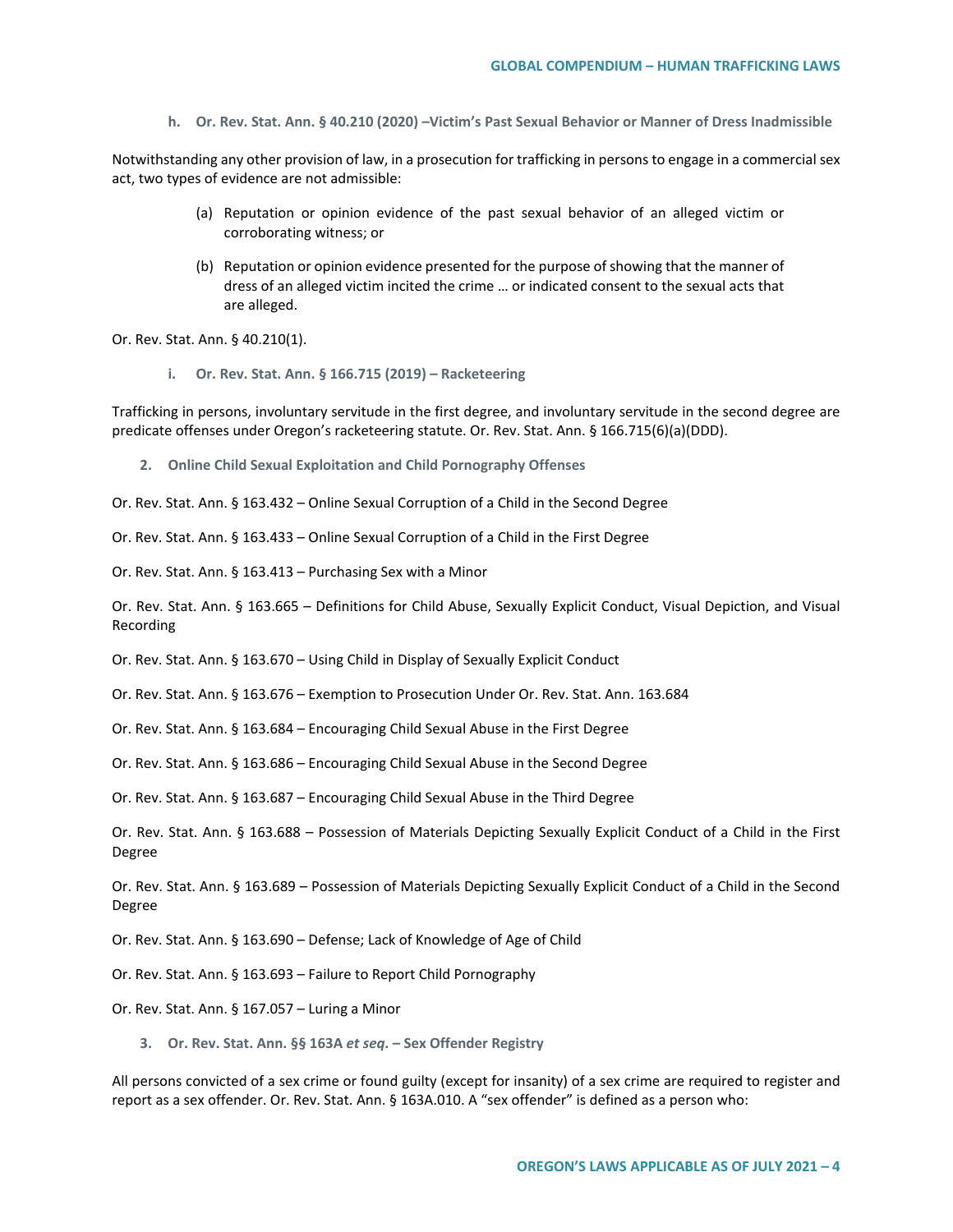- (a) Has been convicted of a sex crime;
- (b) Has been found guilty except for insanity of a sex crime;
- (c) Has been convicted in another United States court of a crime:
	- (A) That would constitute a sex crime if committed in this state; or
	- (B) For which the person would have to register as a sex offender in that court's jurisdiction, or as required under federal law, regardless of whether the crime would constitute a sex crime in this state; or
- (d) Is described in [Or. Rev. Stat. Ann. §] 163A.025 (Reporting by sex offender adjudicated in juvenile court) (1) [a juvenile that has been found to have committed an act that, if committed by an adult, would constitute a sex crime].

Or. Rev. Stat. Ann. § 163A.005(6). The sex crimes that require registration are defined in Or. Rev. Stat. Ann. § 163A.005(5). Among the sex crime convictions requiring sex offender registration is trafficking in persons to engage in a commercial sex act. Or. Rev. Stat. Ann. §§ 163A.005(5)(u), 163.266(1)(b)–(c).

Those required to register as sex offenders are classified as either Level I, Level II, or Level III offenders. The classification determines the range of people, schools, and businesses in the community that will be notified of an individual's status as a sex offender. Or. Rev. Stat. Ann. § 163A.100. Level III offenders require the widest range of notification, while Level I offenders require only a limited range of notification. Or. Rev. Stat. Ann. § 163A.100. A sex offender's classification also impacts the ability to seek relief from reporting as a sex offender. Or. Rev. Stat. Ann. § 163A.125.

### **B. Civil Liability Statutes**

- **1. Or. Rev. Stat. Ann. § 30.867 (2007) – Civil Lawsuits**
	- **a. Summary**

"Irrespective of any criminal prosecution or the result of a criminal prosecution, a person injured by a violation of [Or. Rev. Stat. Ann. §§] 163.263 [involuntary servitude in the second degree], 163.264 [involuntary servitude in the first degree], or 163.266 [trafficking in persons] may bring a civil [lawsuit] for damages …." Or. Rev. Stat. Ann. § 30.867(1).

**b. Damages and Other Relief**

A prevailing plaintiff "may recover: (a) Both special and general damages, including damages for emotional distress; and (b) Punitive damages." Or. Rev. Stat. Ann. § 30.867(2).

The court shall award reasonable attorney's fees to the prevailing plaintiff. … The court may award reasonable attorney's fees and expert witness fees incurred by a [prevailing] defendant … if the court determines that the plaintiff had no objectively reasonable basis for asserting a claim or no reasonable basis for appealing an adverse decision of a circuit court.

Or. Rev. Stat. Ann. § 30.867(3).

In a lawsuit for remedies for violations of Or. Rev. Stat. Ann. § 166.720 (receipt of proceeds from racketeering activity) by a person other than the Attorney General, a district attorney, or a state agency, the court may award reasonable attorney's fees to the prevailing party. Or. Rev. Stat. Ann. § 166.725(14).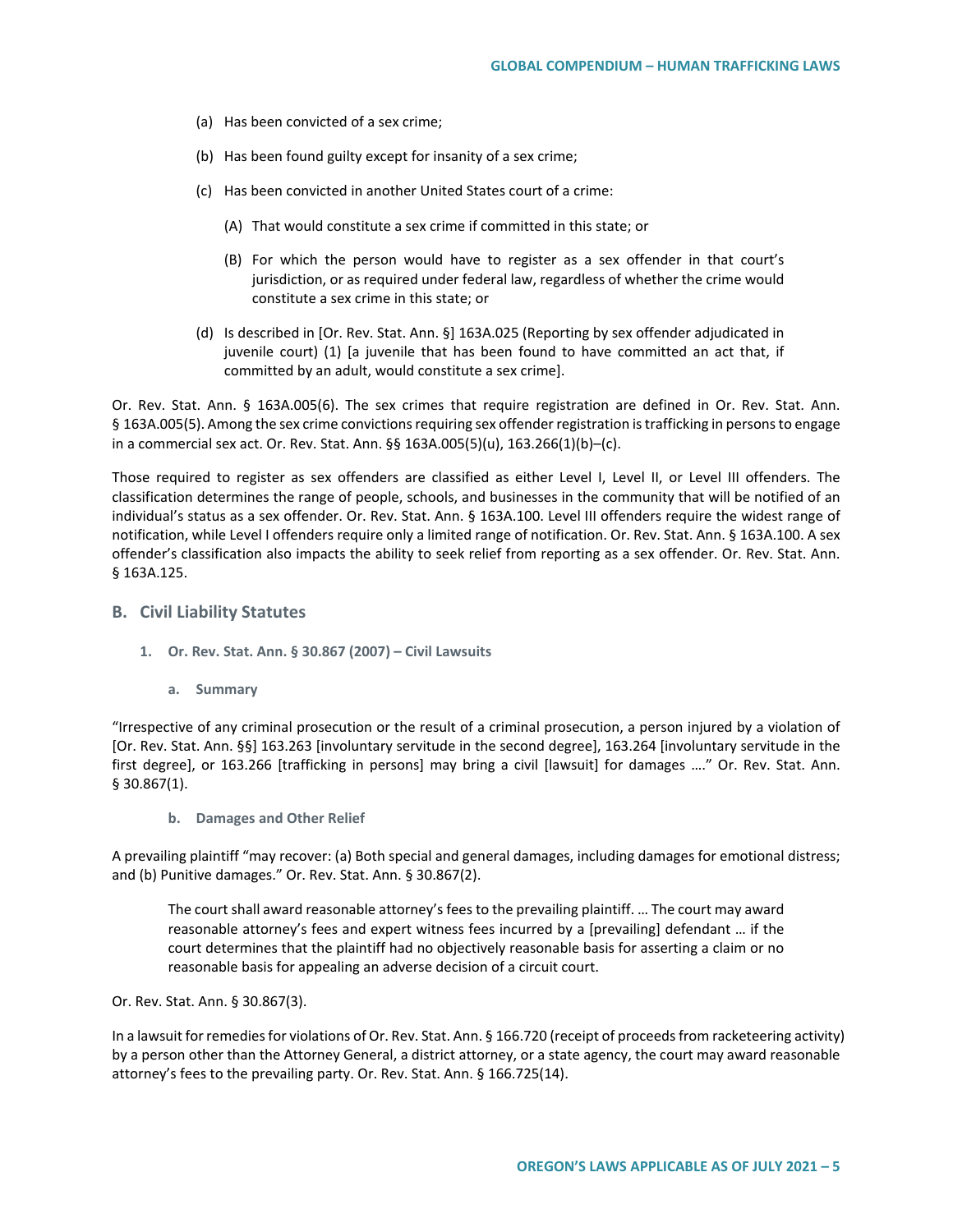#### **c. Statute of Limitations**

An action under Or. Rev. Stat. Ann. § 30.867 must be commenced within six years of the conduct giving rise to the claim. Or. Rev. Stat. Ann. § 30.867(4).

**2. Or. Rev. Stat. Ann. § 12.118 (2019) – Statute of Limitations for Lawsuits Based on Sexual Assault**

Notwithstanding the provisions of Or. Rev. Stat. Ann. § 12.110 (statute of limitations of two years for assault, battery, or false imprisonment lawsuits), Or. Rev. Stat. Ann. § 12.115 (statute of limitations of 10 years for negligent injury to person or property lawsuits), and Or. Rev. Stat. Ann. § 12.160 (tolling the statute of limitations for persons with disabling mental conditions), a civil lawsuit "based on conduct that constitutes sexual assault or conduct knowingly allowing, permitting or encouraging sexual assault that occurs when a person is 18 years of age or older must be commenced within five years from the date the person discovers, or in the exercise of reasonable care should have discovered, the causal connection between the sexual assault and the injury." Or. Rev. Stat. Ann. § 12.118(1).

"'Sexual assault' includes, but is not limited to, any of the following: … (c) Sexual exploitation, which includes but is not limited to trafficking in persons and subjecting another person to involuntary servitude, as those acts are defined in [Or. Rev. Stat.] chapter 163." Or. Rev. Stat. Ann. § 12.118(2).

- **C. Additional Statutes Specific to Human Trafficking**
	- **1. Or. Rev. Stat. Ann. §§ 652.110** *et seq.* **(2014) Payment and Collection of Wages Generally**

An employee may bring a civil lawsuit to recover unpaid wages within one year. Or. Rev. Stat. Ann. § 652.230(6). In addition to unpaid wages, an employee may also receive an amount equal to the amount of unpaid wages in liquidated damages, plus attorney's fees. Or. Rev. Stat. Ann. § 652.230(1)–(2). A noncompliant employer may be subject to additional civil and criminal penalties. Or. Rev. Stat. Ann. §§ 652.900, 652.990.

More information is available at: [https://www.oregon.gov/boli/WHD/Pages/W\\_Whhowinf.aspx.](https://www.oregon.gov/boli/WHD/Pages/W_Whhowinf.aspx)

**2. Or. Rev. Stat. Ann. § 192.822 (2010) – Address Confidentiality Program** 

An Oregon Department of Justice program allows victims of human trafficking to apply for a substitute address for purposes of service related to all legal process in the state as a way to protect the confidentiality of the actual address of the victim. Or. Rev. Stat. Ann. § 192.822(1)–(2).

**3. Or. Rev. Stat. Ann. § 181A.480 (2015) – Labor and Sex Trafficking Training for Police Officers and Certified Reserve Officers**

The Board on Public Safety Standards and Training may require that all police officers and certified reserve officers are trained to recognize, investigate, and report cases involving labor and sex trafficking of children and adults. Or. Rev. Stat. Ann. § 181A.480.

# **D. Significant Cases**

**1.** *State v. Lewis***, 423 P.3d 129 (Or. Ct. App. 2018)**

The defendant was arrested following a sting operation targeting individuals who would purchase sex with a minor. The defendant responded to an advertisement posted by an undercover police officer posing as "Sam" on a classified advertising website in the "adult section" entitled "Pure platonic fun-18." The defendant responded to the advertisement and in a series of text messages discussed with Sam the amount of money he would bring, that he wanted "GFE" (referring to "girlfriend experience," which the undercover officer understood to mean that "the girl is available to kiss and to provide oral sex without a condom") and pictures, and agreed to bring Sam a condom and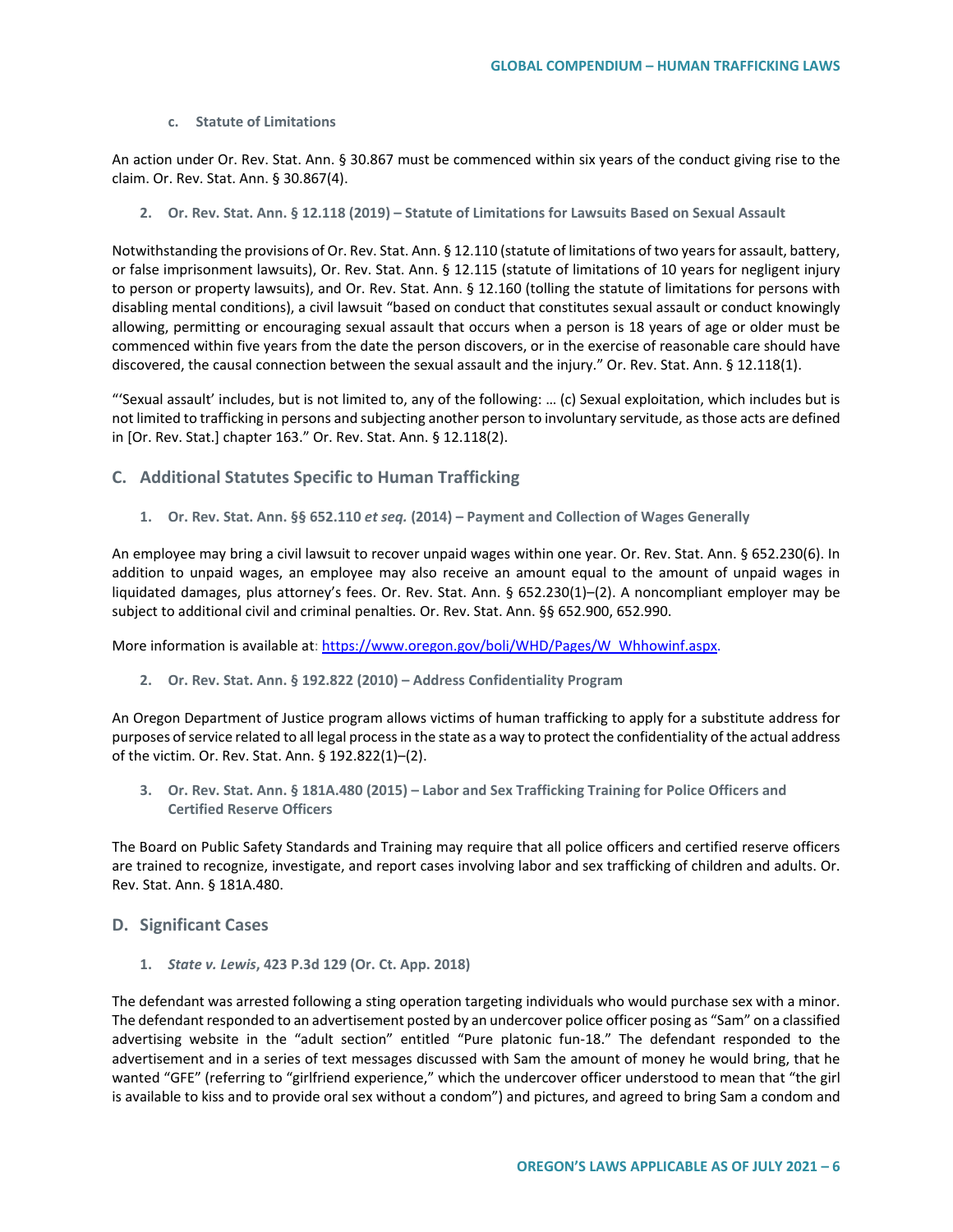a soft drink. In the course of the text messaging, Sam indicated that it was her fifteenth birthday. After asking Sam to confirm she was not a "cop," the defendant proceeded to the agreed-upon location, where he was arrested. The jury convicted the defendant after trial. On appeal, the defendant argued that after he learned the child's age, he merely passively acquiesced to engage in sexual contact with her rather than actively reached out to solicit sexual contact with her in violation of the statute prohibiting knowing use of online communications to solicit a child to engage in sexual contact.

The appellate court affirmed the conviction and held that, in context, the defendant's text messages asking "Can I head over?" and "I'm good to come over now?" were requests to engage in sexual conduct that were solicitations within the meaning of the statute. The court further held that the fact that the initial plan to engage in sexual conduct had been made before the defendant knew Sam's age did not prevent his subsequent requests to engage in sexual contact from constituting solicitation as defined by the statute.

**2.** *State v. Warren***, 422 P.3d 282 (Or. Ct. App. 2018)**

The defendant was convicted of attempting to promote and compel prostitution based on online prostitution advertisements the trial court admitted into evidence. The defendant was in a relationship with a victim, who reported him to the police after he shot her in the leg for refusing to post online prostitution advertisements. When the police searched the defendant's phone, they found phone numbers in his contacts that were connected to several online prostitution advertisements. The police also found a prostitution advertisement that was connected to the defendant's phone number and found photographs that were similar to those in the advertisement. At trial, the defendant argued the advertisements contained inadmissible hearsay and that their admission as evidence violated his constitutional right to confront witnesses. However, the trial court admitted the advertisements into evidence based on the state's argument that the advertisements were relevant, non-propensity (character) evidence, showing the defendant's plan to promote prostitution.

On appeal, the court held the advertisements did not contain hearsay because they were considered verbal acts that were not offered for the truth of the matter asserted because the very act of posting an online advertisement offering sexual conduct for money, itself, carries legal significance, regardless of whether the statements in the advertisement are true. However, the appellate court found the trial court in fact erred in admitting the evidence as *non-propensity* (non-character) evidence of the defendant's plan to promote and compel prostitution because they were offered to show that the advertisements were acts of prostitution and thus utilized as a way to connect the defendant to the offers of prostitution. The court held that the advertisements by themselves were not sufficient to show the defendant had a plan to promote prostitution to the particular victim in the case. At most, they merely showed that defendant associated with women who engaged in online acts of prostitution and thus amounted to propensity (character) evidence. Therefore, the trial court erred in admitting the advertisements for the nonpropensity (non-character) purpose of showing the defendant's plan to promote prostitution.

## **E. Academic Research/Papers**

Jared R. Rayborn, *Regulated Prostitution as a Component in the Fight Against Human Trafficking in Oregon*, 50 WILLAMETTE L. REV. 115 (2013).

# **F. Resources**

*Human Trafficking in Oregon: A Report of the Oregon Advisory Committee to the U.S. Commission on Civil Rights* (Feb. 2018): <https://www.usccr.gov/pubs/2019/02-11-Human-Trafficking-Oregon.pdf>

Multnomah County Sex Trafficking Collaborative: <https://sites.google.com/multco.us/trafficking/home>